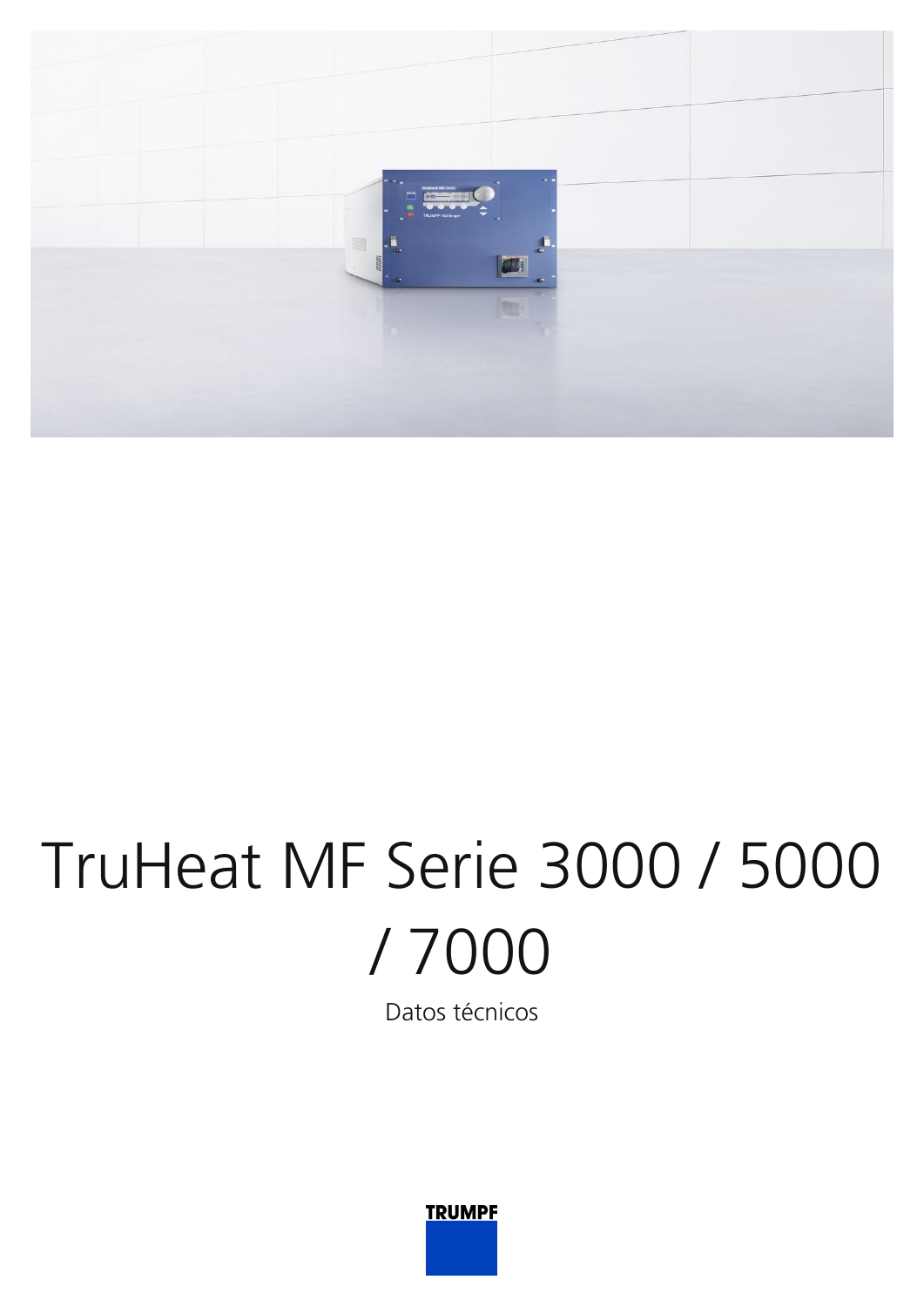|                                          | <b>TruHeat MF 3010</b>     | <b>TruHeat MF 3020</b> | <b>TruHeat MF 3030</b>         |
|------------------------------------------|----------------------------|------------------------|--------------------------------|
| <b>SALIDA</b>                            |                            |                        |                                |
| POTENCIA NOMINAL                         | 10 kW                      | 20 kW                  | 30 kW                          |
| TENSIÓN DE SALIDA MÁXIMA                 | 600 V ef                   | 600 V ef               | 600 V ef                       |
| FRECUENCIA NOMINAL DE<br><b>SERVICIO</b> | 5 kHz - 200 kHz            | 5 kHz - 200 kHz        | 5 kHz - 200 kHz                |
| LONGITUD DEL CABLE DE<br><b>POTENCIA</b> | 5 m - 25 m                 | $5 m - 25 m$           | $5 m - 25 m$                   |
| DATOS DE CONEXIÓN DE RED                 |                            |                        |                                |
| TENSIÓN DE RED                           | $(\pm 10\%)$ 400 V - 480 V | (±10%) 400 V - 480 V   | (±10%) 400 V - 480 V           |
| FRECUENCIA DE LA RED                     | 50 Hz - 60 Hz              | 50 Hz - 60 Hz          | 50 Hz - 60 Hz                  |
| POTENCIA DE RED DEL<br>PORTAÚTILES       | 23 kVA                     | 25 kVA                 | 37 kVA                         |
| FACTOR DE POTENCIA                       | 0,96                       | 0,96                   | 0,96                           |
| <b>INTERFACES DE COMUNICACIÓN</b>        |                            |                        |                                |
| ANALÓGICO/DIGITAL                        | Sí                         | Sí                     | $\overline{\phantom{a}}$<br>Sí |
| RS 232 / RS 485                          | Sí                         | Sí                     | Sí                             |
| <b>PROFIBUS</b>                          | Sí                         | Sí                     | Sí                             |
| <b>CARCASA</b>                           |                            |                        |                                |
| PESO                                     | 87 kg                      | 87 kg                  | 87 kg                          |
| TIPO DE PROTECCIÓN IP                    | IP21                       | IP <sub>21</sub>       | IP21                           |
| REQUISITOS DE REFRIGERACIÓN              |                            |                        |                                |
| PRESIÓN MÁX. DEL AGUA                    | 6 bar                      | 6 bar                  | 6 bar                          |
| DIFERENCIA MÍN. DE PRESIÓN               | 3 bar                      | 3 bar                  | 3 bar                          |
| CAUDAL MÍNIMO                            | 16,5 l/min                 | 16,5 l/min             | 16,5 l/min                     |
| TEMPERATURA DEL REFRIGERANTE             | $-35 °C$                   | - 35 °C                | $-35 °C$                       |
| <b>CÍRCULO EXTERIOR</b>                  |                            |                        |                                |
| PESO                                     | 21 kg                      | 21 kg                  | 21 kg                          |
| TIPO DE PROTECCIÓN IP                    | IP54                       | IP54                   | IP54                           |
| <b>GENERAL</b>                           |                            |                        |                                |
| <b>GRADO DE RENDIMIENTO TOTAL</b>        | 87 %                       | 87 %                   | 87 %                           |
| CERTIFICADOS/ESTÁNDARES                  | Declaración CE             | Declaración CE         | Declaración CE                 |
| <b>CONDICIONES DEL ENTORNO</b>           |                            |                        |                                |
| TEMPERATURA EXTERIOR                     | $10 °C - 45 °C$            | 10 °C - 45 °C          | $10 °C - 45 °C$                |
|                                          |                            |                        |                                |
|                                          | <b>TruHeat MF 3040</b>     | <b>TruHeat MF 5010</b> | <b>TruHeat MF 5020</b>         |
| <b>SALIDA</b>                            |                            |                        |                                |
| POTENCIA NOMINAL                         | 40 kW                      | 10 kW                  | 20 kW                          |

TENSIÓN DE SALIDA MÁXIMA 600 V ef 600 V ef 600 V ef 600 V ef 600 V ef 600 V ef 600 V ef 600 V ef 600 V ef 600 V ef 600 V ef 600 V ef 600 V ef 600 V ef 600 V ef 600 V ef 600 V ef 600 V ef 600 V ef 600 V ef 600 V ef 600 V ef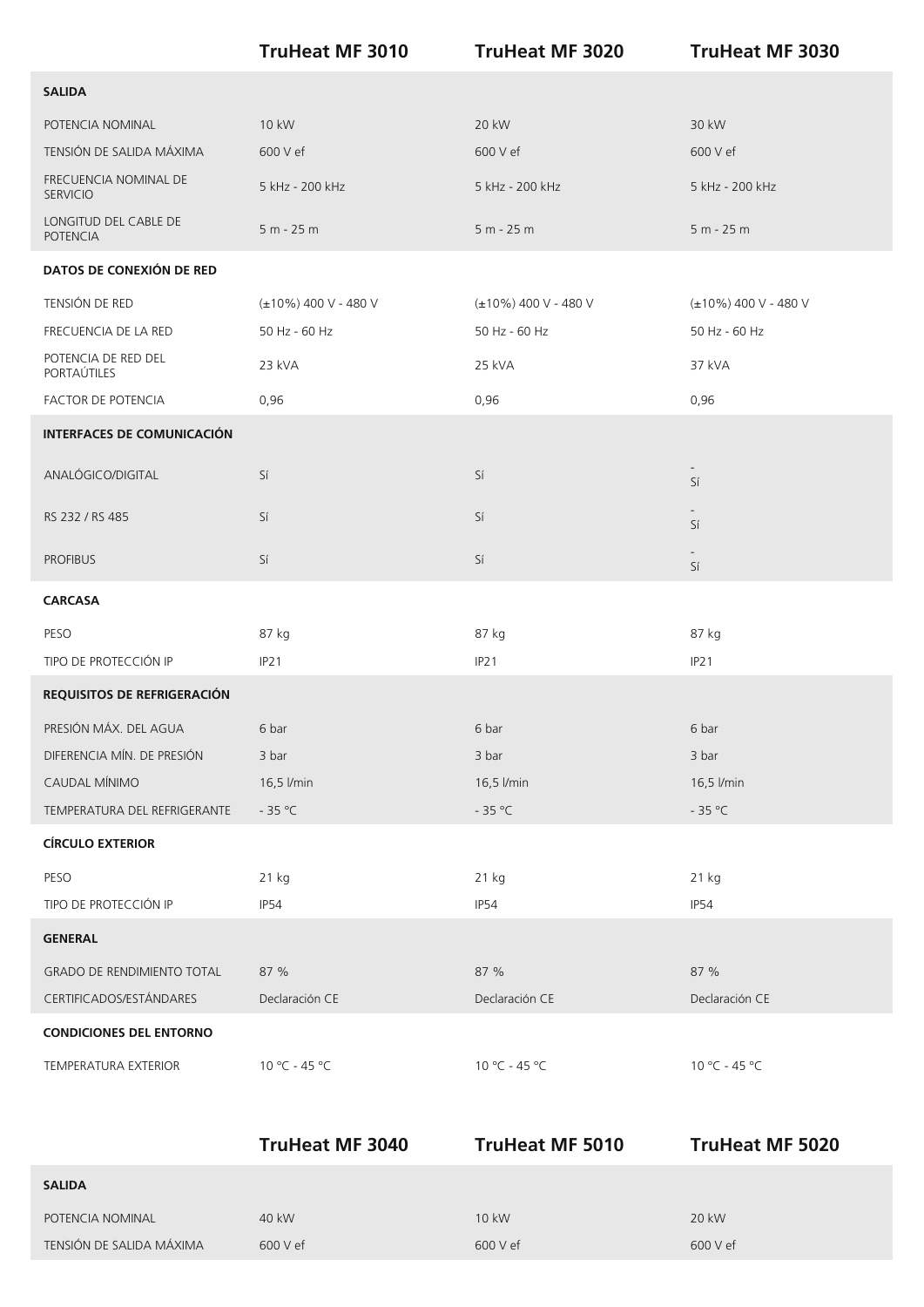|                                          | <b>TruHeat MF 3040</b>     | <b>TruHeat MF 5010</b>     | <b>TruHeat MF 5020</b>     |
|------------------------------------------|----------------------------|----------------------------|----------------------------|
| FRECUENCIA NOMINAL DE<br><b>SERVICIO</b> | 5 kHz - 200 kHz            | 5 kHz - 200 kHz            | 5 kHz - 200 kHz            |
| LONGITUD DEL CABLE DE<br><b>POTENCIA</b> | $5 m - 25 m$               | $5 m - 25 m$               | $5 m - 25 m$               |
| DATOS DE CONEXIÓN DE RED                 |                            |                            |                            |
| TENSIÓN DE RED                           | $(\pm 10\%)$ 400 V - 480 V | $(\pm 10\%)$ 400 V - 480 V | $(\pm 10\%)$ 400 V - 480 V |
| FRECUENCIA DE LA RED                     | 50 Hz - 60 Hz              | 50 Hz - 60 Hz              | 50 Hz - 60 Hz              |
| POTENCIA DE RED DEL<br>PORTAÚTILES       | 49 kVA                     | $\overline{\phantom{a}}$   | 25 kVA                     |
| FACTOR DE POTENCIA                       | 0,96                       | 0,96                       | 0,96                       |
| <b>INTERFACES DE COMUNICACIÓN</b>        |                            |                            |                            |
| ANALÓGICO/DIGITAL                        | Sí                         | Sí                         | Sí                         |
| RS 232 / RS 485                          | Sí                         | Sí                         | Sí                         |
| <b>PROFIBUS</b>                          | Sí                         | Sí                         | Sí                         |
| <b>CARCASA</b>                           |                            |                            |                            |
| PESO                                     | 87 kg                      | 105 kg                     | 105 kg                     |
| TIPO DE PROTECCIÓN IP                    | IP21                       | IP <sub>21</sub>           | IP21                       |
| REQUISITOS DE REFRIGERACIÓN              |                            |                            |                            |
| PRESIÓN MÁX. DEL AGUA                    | 6 bar                      | 6 bar                      | 6 bar                      |
| DIFERENCIA MÍN. DE PRESIÓN               | 3 bar                      | 3 bar                      | 3 bar                      |
| CAUDAL MÍNIMO                            | 16,5 l/min                 | 16,5 l/min                 | 16,5 l/min                 |
| TEMPERATURA DEL REFRIGERANTE             | $-35 °C$                   | $-35 °C$                   | - 35 °C                    |
| <b>CÍRCULO EXTERIOR</b>                  |                            |                            |                            |
| PESO                                     | 21 kg                      | 21 kg                      | 21 kg                      |
| TIPO DE PROTECCIÓN IP                    | IP54                       | IP54                       | IP54                       |
| <b>GENERAL</b>                           |                            |                            |                            |
| <b>GRADO DE RENDIMIENTO TOTAL</b>        | 87 %                       | 87 %                       | 87 %                       |
| CERTIFICADOS/ESTÁNDARES                  | Declaración CE             | Declaración CE             | Declaración CE             |
| <b>CONDICIONES DEL ENTORNO</b>           |                            |                            |                            |
| TEMPERATURA EXTERIOR                     | 10 °C - 45 °C              | 10 °C - 45 °C              | 10 °C - 45 °C              |
|                                          |                            |                            |                            |

|                                          | <b>TruHeat MF 5030</b> | <b>TruHeat MF 7020</b> | <b>TruHeat MF 7030</b> |
|------------------------------------------|------------------------|------------------------|------------------------|
| <b>SALIDA</b>                            |                        |                        |                        |
| POTENCIA NOMINAL                         | 30 kW                  | 20 kW                  | 30 kW                  |
| TENSIÓN DE SALIDA MÁXIMA                 | 600 V ef               | 600 V ef               | 600 V ef               |
| FRECUENCIA NOMINAL DE<br><b>SERVICIO</b> | 5 kHz - 200 kHz        | 5 kHz - 200 kHz        | 5 kHz - 200 kHz        |
| LONGITUD DEL CABLE DE<br><b>POTENCIA</b> | $5 m - 25 m$           | $5 m - 25 m$           | $5 m - 25 m$           |

**DATOS DE CONEXIÓN DE RED**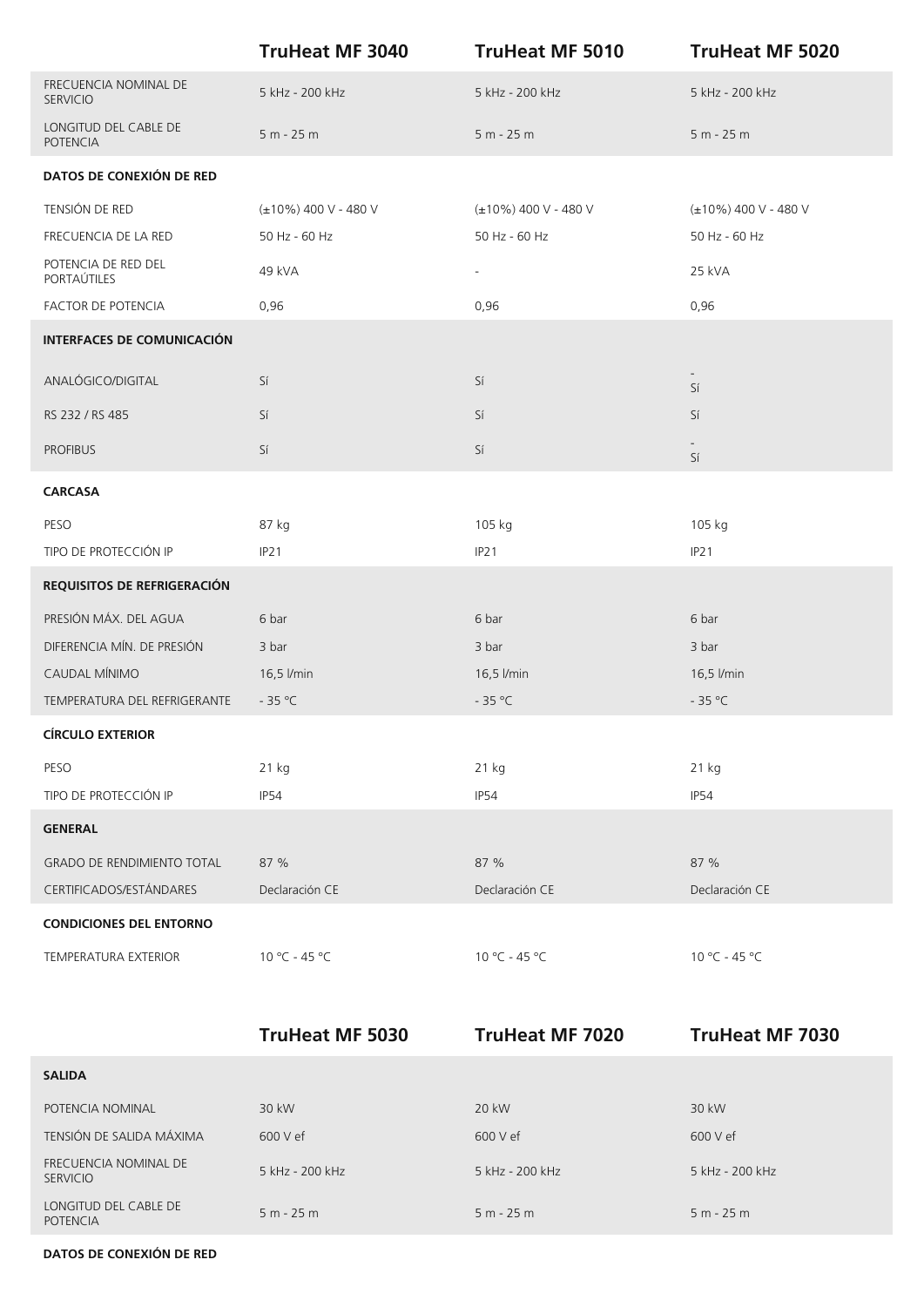|                                    | <b>TruHeat MF 5030</b> | <b>TruHeat MF 7020</b> | <b>TruHeat MF 7030</b> |
|------------------------------------|------------------------|------------------------|------------------------|
| TENSIÓN DE RED                     | (±10%) 400 V - 480 V   | (±10%) 400 V - 480 V   | (±10%) 400 V - 480 V   |
| FRECUENCIA DE LA RED               | 50 Hz - 60 Hz          | 50 Hz - 60 Hz          | 50 Hz - 60 Hz          |
| POTENCIA DE RED DEL<br>PORTAÚTILES | 37 kVA                 | 25 kVA                 | 37 kVA                 |
| FACTOR DE POTENCIA                 | 0,96                   | 0,96                   | 0,96                   |
| <b>INTERFACES DE COMUNICACIÓN</b>  |                        |                        |                        |
| ANALÓGICO/DIGITAL                  | Sí                     | Sí                     | Sí                     |
| RS 232 / RS 485                    | Sí                     | Sí                     | Sí                     |
| <b>PROFIBUS</b>                    | Sí                     | Sí                     | Sí                     |
| <b>CARCASA</b>                     |                        |                        |                        |
| PESO                               | 105 kg                 | 220 kg                 | 220 kg                 |
| TIPO DE PROTECCIÓN IP              | IP21                   | IP54                   | IP54                   |
| REQUISITOS DE REFRIGERACIÓN        |                        |                        |                        |
| PRESIÓN MÁX. DEL AGUA              | 6 bar                  | 6 bar                  | 6 bar                  |
| DIFERENCIA MÍN. DE PRESIÓN         | 3 bar                  | 3 bar                  | 3 bar                  |
| CAUDAL MÍNIMO                      | 16,5 l/min             | 21,5 l/min             | 21,5 l/min             |
| TEMPERATURA DEL REFRIGERANTE       | $-35 °C$               | - 35 °C                | $-35 °C$               |
| <b>CÍRCULO EXTERIOR</b>            |                        |                        |                        |
| PESO                               | 21 kg                  | 21 kg                  | 21 kg                  |
| TIPO DE PROTECCIÓN IP              | <b>IP54</b>            | IP54                   | <b>IP54</b>            |
| <b>GENERAL</b>                     |                        |                        |                        |
| <b>GRADO DE RENDIMIENTO TOTAL</b>  | 87 %                   | 87 %                   | 87 %                   |
| CERTIFICADOS/ESTÁNDARES            | Declaración CE         | Declaración CE         | Declaración CE         |
| <b>CONDICIONES DEL ENTORNO</b>     |                        |                        |                        |
| TEMPERATURA EXTERIOR               | 10 °C - 45 °C          | 10 °C - 45 °C          | $10 °C - 45 °C$        |

## **TruHeat MF 7040**

| <b>SALIDA</b>                   |                            |
|---------------------------------|----------------------------|
| POTENCIA NOMINAL                | 40 kW                      |
| TENSIÓN DE SALIDA MÁXIMA        | 600 V ef                   |
| FRECUENCIA NOMINAL DE SERVICIO  | 5 kHz - 200 kHz            |
| LONGITUD DEL CABLE DE POTENCIA  | $5 m - 25 m$               |
|                                 |                            |
| DATOS DE CONEXIÓN DE RED        |                            |
| TENSIÓN DE RED                  | $(\pm 10\%)$ 400 V - 480 V |
| FRECUENCIA DE LA RED            | 50 Hz - 60 Hz              |
| POTENCIA DE RED DEL PORTAÚTILES | 49 kVA                     |